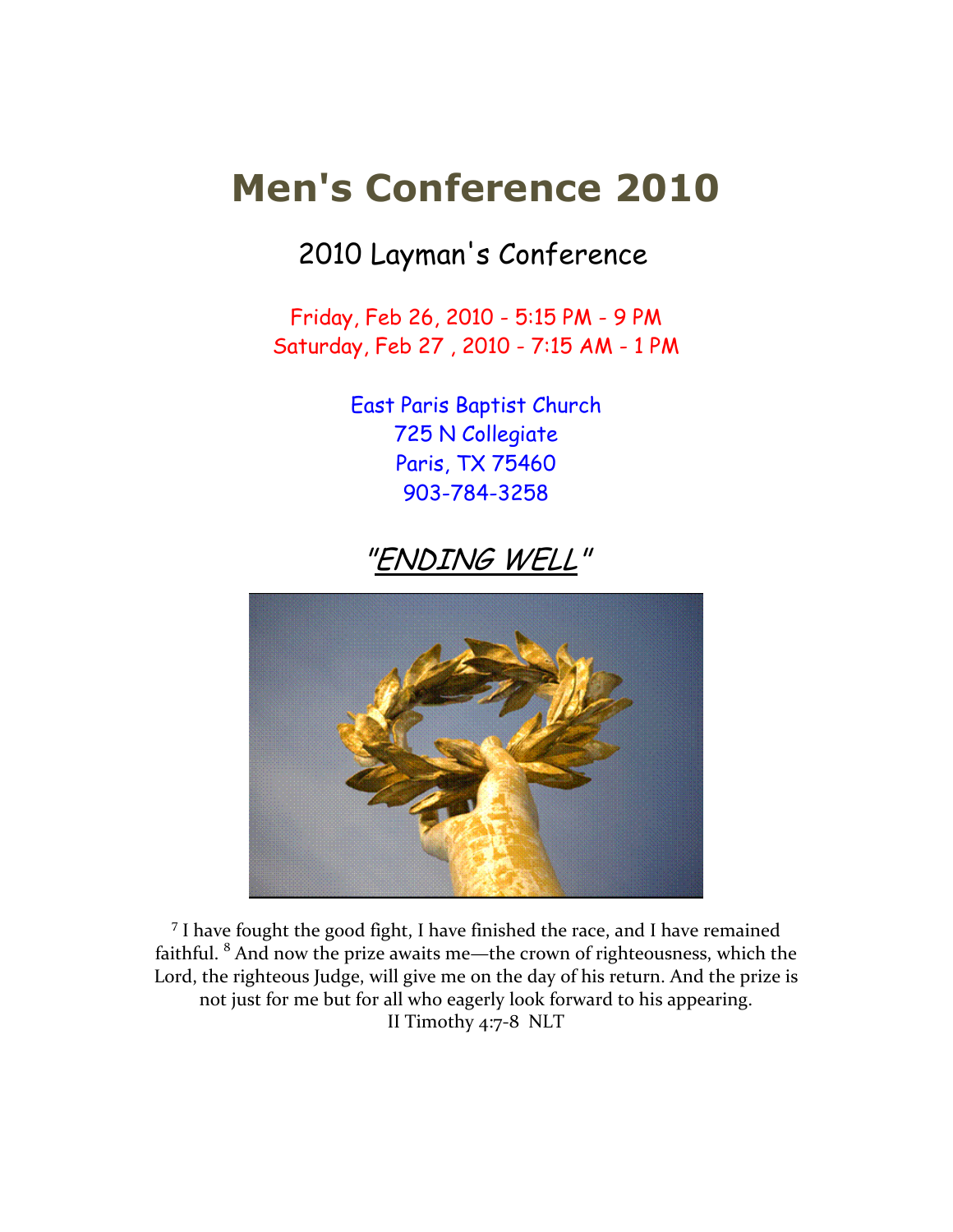## Register Now! (No Charge for Conference or Meals)

#### Why are we doing this?

To lead and encourage men to honor God through regular Bible study . . . to be able to teach, train, lead, disciple and mentor other men, and especially young men, in our churches, families, and workplaces. It is the intent of this ministry to help men who have chosen to follow Christ to find their assurance of salvation and to be trained in their spiritual gifts. The saints who are ministered to through the hands of these laymen will forever be a sign of the goodness of God and of the devotion and love He has for those who love Him.

#### Master of Ceremonies for this year's conference will be Clark LaForce



#### Speaker: Walt Henrichsen

Walt Henrichsen, a graduate of Western Seminary in Holland, MI, is with Leadership Foundation, a ministry to help business and professional men integrate their commitment to Christ through their vocation. Prior to this, Walt worked with the Navigators for nearly 20 years. He has authored more than 10 books including the best-selling classic Disciples are Made, Not Born. He and his wife, Leette have four children. Howard Hendricks of Dallas Seminary has called Walt one of the greatest disciplers of men in the world today.



#### Speaker: Barry Wood

Barry Wood Ministries is a ministry on mission. Founded in 1978, the ministry has served to share the love of Jesus on four continents. They reach people with the Gospel through:

- Crusades
- Youth Conferences
- Parenting Conferences
- **Overseas**

During the Cold War, BWM provided food, medicine, clothing, and Bibles to churches in Romania, Poland, Czechoslovakia, Albania, Serbia, and Hungary. BWM has ministered to pastors, in Communist countries, providing support and discipleship.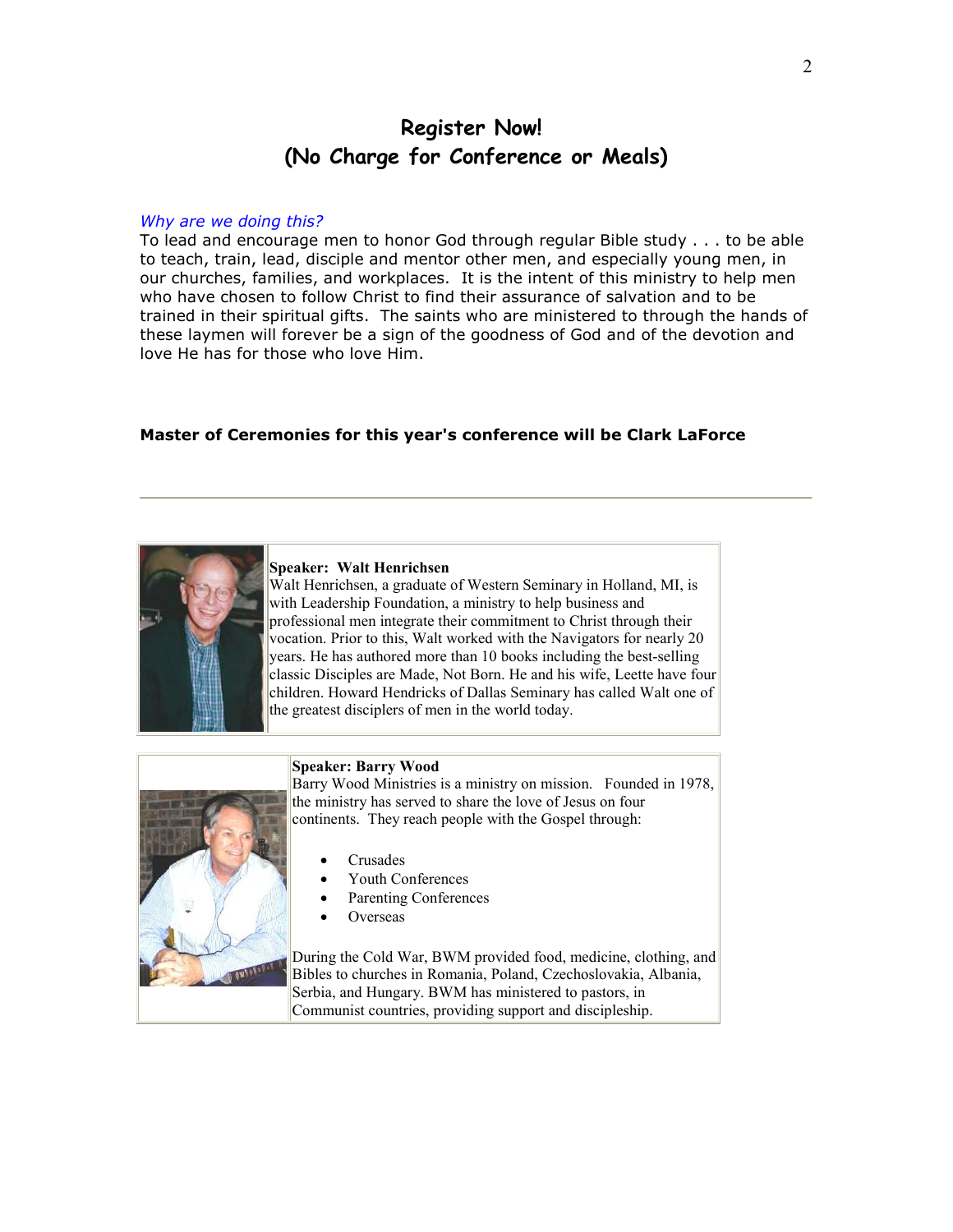## Break Out Sessions:

### Sonny Guess - "How God Used One Old Wild Hog to Change a Man's Life."

I pushed the sausage press to one side. I looked at John and said, "When are you going to get your heart right with God?" What happened over the next 18 months was a miracle that came from a love commitment that saw set backs, victories, and ultimately a new man with God's anointing on him!

## Bob Lamkin, Marc Bellah & Bill Roberson - "How to Start a Discipleship Ministry Inside or Outside the Church."

Some people in your church or in your community do not know how to walk with God or how to impact those around them. We will discuss practical ways for starting and running a reproductive ministry which establishes and equips believers while raising up leaders who can repeat the II Timothy 2:2 dynamic in the lives of others.

### Chuck Madden - "Better Next Year"

"Exploring the mentality and methods of living each year better than the last."

### Steven Poggenpohl - "Ending Well - Will You?"

"The choices we make today are our legacy...therefore we need to make wise choices. We'll examine what wise choices are. They are what God says they are."

#### Ken Hibben - "Getting Control of Your Anger and Being at Peace"

"Fundamentally, anger is a response to pain. It is a secondary emotion, always a reaction to some form of pain. In fact, you could say that anger is deflected pain. Pain comes in and our self-protective instincts put up a shield of armor and that pain is reflected back out as anger. There is always a correct way to dealt with anger. We call these the ABC's of overcoming Anger. These ABC's will be shared and discussed. Because this is the way God would have us live in peace with ourselves, our families, and even to be at peace with Him."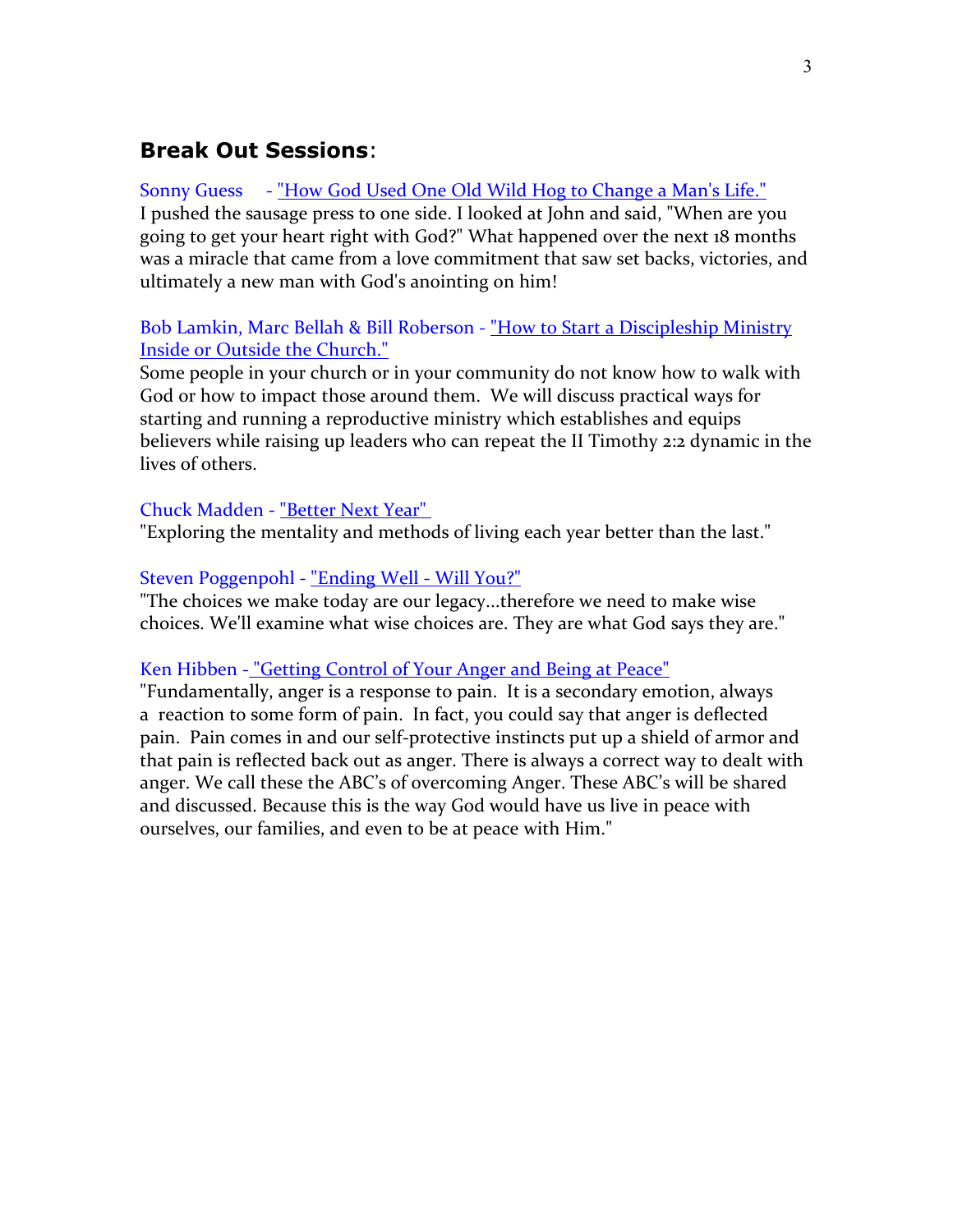#### Conference Schedule

#### Friday

- 5:15 P.M. Registration Begins
- Coffee/Sandwich Shop & Book Store Open
- 6:00 Welcome to Conference Opening Prayer, Bro. Mike Fortenberry
- 6:10 Music
- 6:20 Special Announcement Clark LeForce
- 6:40 Keynote Address Walt Henrichsen
- 7:40 Break
- 7:50 Introduction of Break Out Session Speakers
- 8:00 Keynote Address Barry Wood
- 9:00 Coffee/Sandwich Shop Re-Opens

#### Saturday

- 7:15 A.M. Breakfast Late Registration
- 8:00 Music
- 8:15 Opening Prayer / Special Announcement
- 8:30 Keynote Address Walt Henrichsen
- 9:30 Breakout Session #1
- 10:30 Break
- 10:40 Breakout Session #2
- 11:40 Keynote Address Barry Wood
- 12:40 Lunch & Fellowship
	- Conference Ends

## East Paris Baptist Men's Conference 2010 Friday Feb 26, 2010, 5:15 PM - 9 PM Saturday, Feb 27, 2010, 7:15 AM - 1 PM 725 N. Collegiate, Paris, TX 75460 (903) 784-3258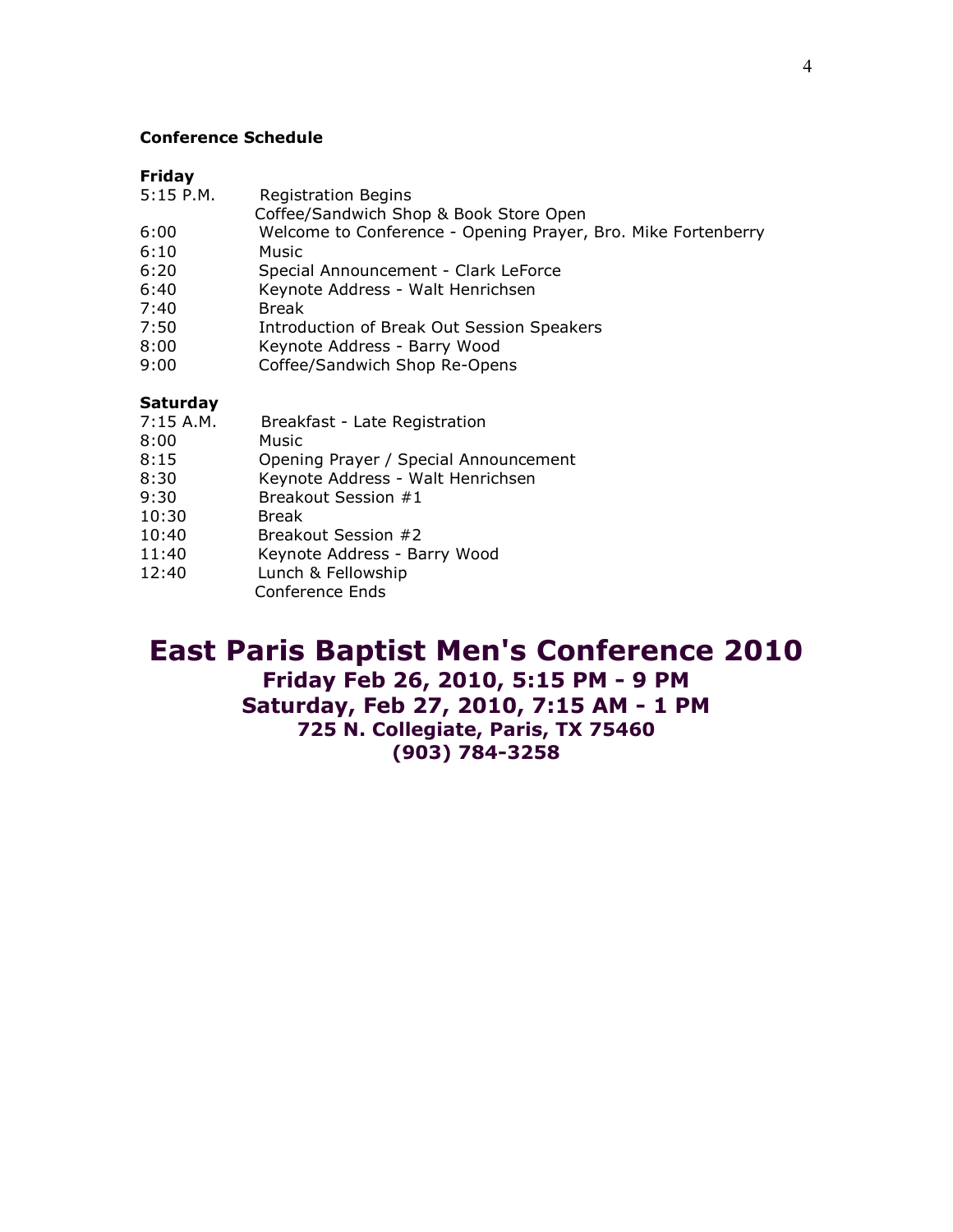## Registration:

If you would like to submit your registration form by email, fill out the form online and click "Submit Form." It will e-mail **D** your registration form.

(You will receive a 'Thank You . . .' if the form was accepted. The email address **must** be included) Remember, there is no charge for the conference or meals.

Register online at: http://eastparis.org/templates/System/details.asp?id=15698&PID=81553

Registration Form: (For Fax or Mail registration)

The Conference will be Feb 26-27, 2010. You may pre-register by fax (903)784-4050, or postal mail /(just cut and paste this form into your word processor and print it out and mail to East Paris Baptist Church, Men's Conference, N. Collegiate, Paris, TX, 75460.

Remember, there is "NO CHARGE" for the Conference or for meals.

| Name    |              |                   |  |
|---------|--------------|-------------------|--|
| Address |              |                   |  |
| City    | <b>State</b> | $\overline{Z}$ ip |  |
| Phone   | E-Mail       |                   |  |

For more information or a personal contact, you may e-mail John Gabbert or Jim Preston.